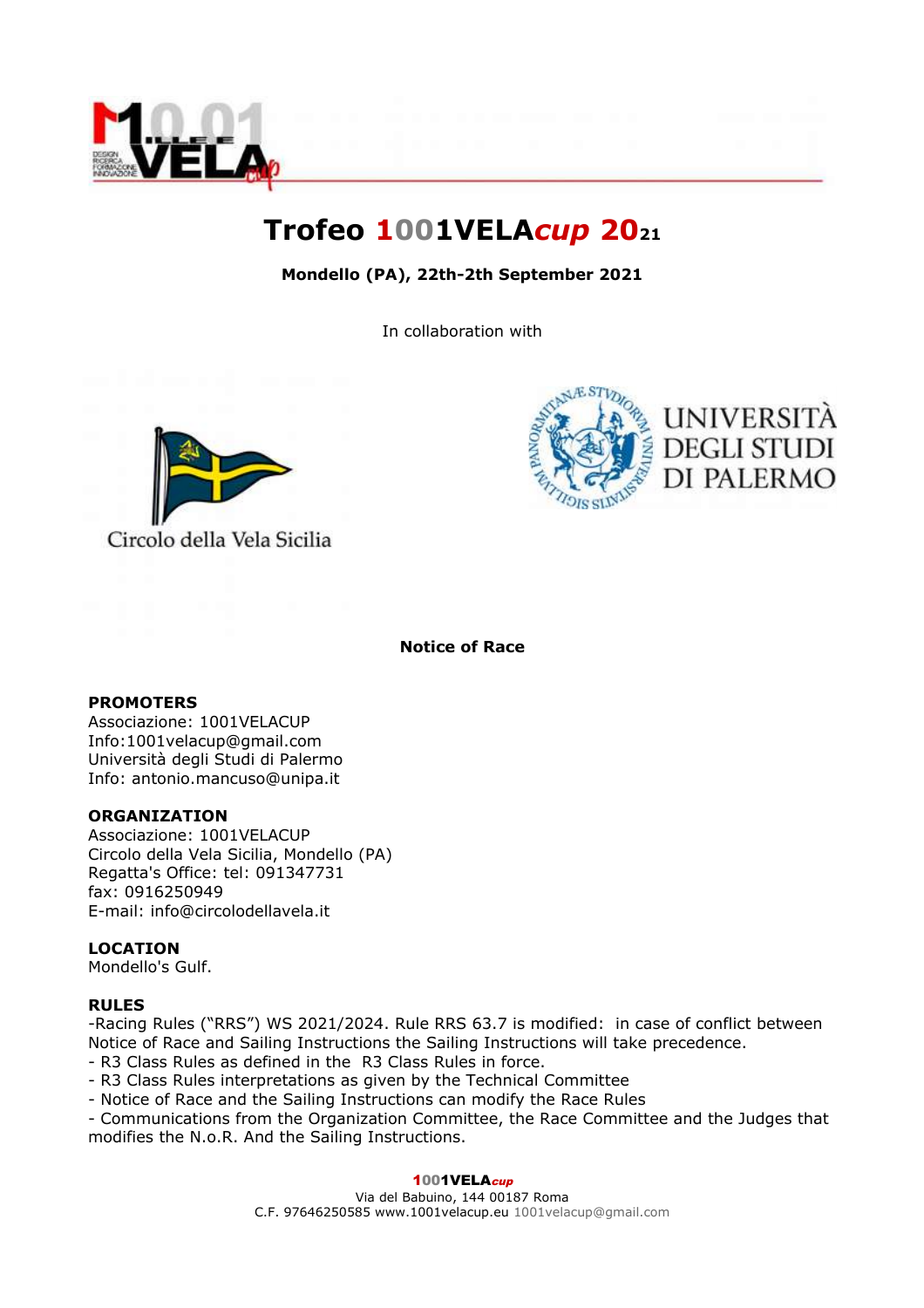## **CLASSES**

Only boats that have been designed and built by students enrolled in degree courses of participant university are allowed. The hull and the hydrodynamic devices must be built by student under the teacher's guide. The rigging and the sails can come from external suppliers also in sponsorship deal. The boats must fit the R3 Class Rules and updates.

#### **ELEGIBILITY**

The crews participating to the "1001VELAcup's Trophy 2021" must be composed by min. 2 students enrolled in participating Universities during the present year, they must be also enrolled from the sailing federation of the country where they came from and be members of the Association 1001VELAcup.

All crew shall not hold a Group 3 Classification (World Sailing Sailor Code) (Annex "D"o of C.R.), and be older than 30.

#### **ENROLLEMENT**

All competitors will e enrolled to the sailing federation of their own country for the current year and comply with health requirements. Enrollment cards will be given to the organization's secretariat at the completion of the inscription.

## **NUMBER OF RACES AND COURSES**

Series of 9 races max. are planned on the course explained in the Sailing Instructions. No more than 3 races will take place in the same day. Any modification to the format or to the course will not be considered as motive for requests of redress.

## **PROGRAM**

-Thursday 26<sup>th</sup> September 2019 --11:00: Measurement check and teams registrations -Friday 27<sup>th</sup> September 2019 --09:00 Briefing 11:00:Start of the first race of the day -Saturday 28<sup>th</sup> September 2019 --09:00 Briefing 11:00: Start of the first race of the day -Sunday 29th September 2019 -- 09:00 Briefing 11:00:Start of the first race of the day 18.00:Award Ceremony

Any changes of the timetable will be communicated 2 hours before the first start on the official note board.

## **ENTRYES**

A request for entry must be send to the association at the E-mail address: [1001velacup@gmail.com.](mailto:1001velacup@gmail.com) The entry fee is set in 500,00 $\epsilon$  +VAT for each university and 600,00 $\epsilon$  for each boat. A max of 3 boats are allowed. The amount must be payed at the following bank account:

*Banca MPS via del Corso 520 - Roma, cc n. 14513,18 in the name of 'MILLE E UNA VELA CUP' IBAN IT 72 C 0103 0032 3200 0001 4513 18 SWIFT : PASCITM1A30 the purpose of payment will be: entry 'name-of-the-boat' 1001VELAcup 2018*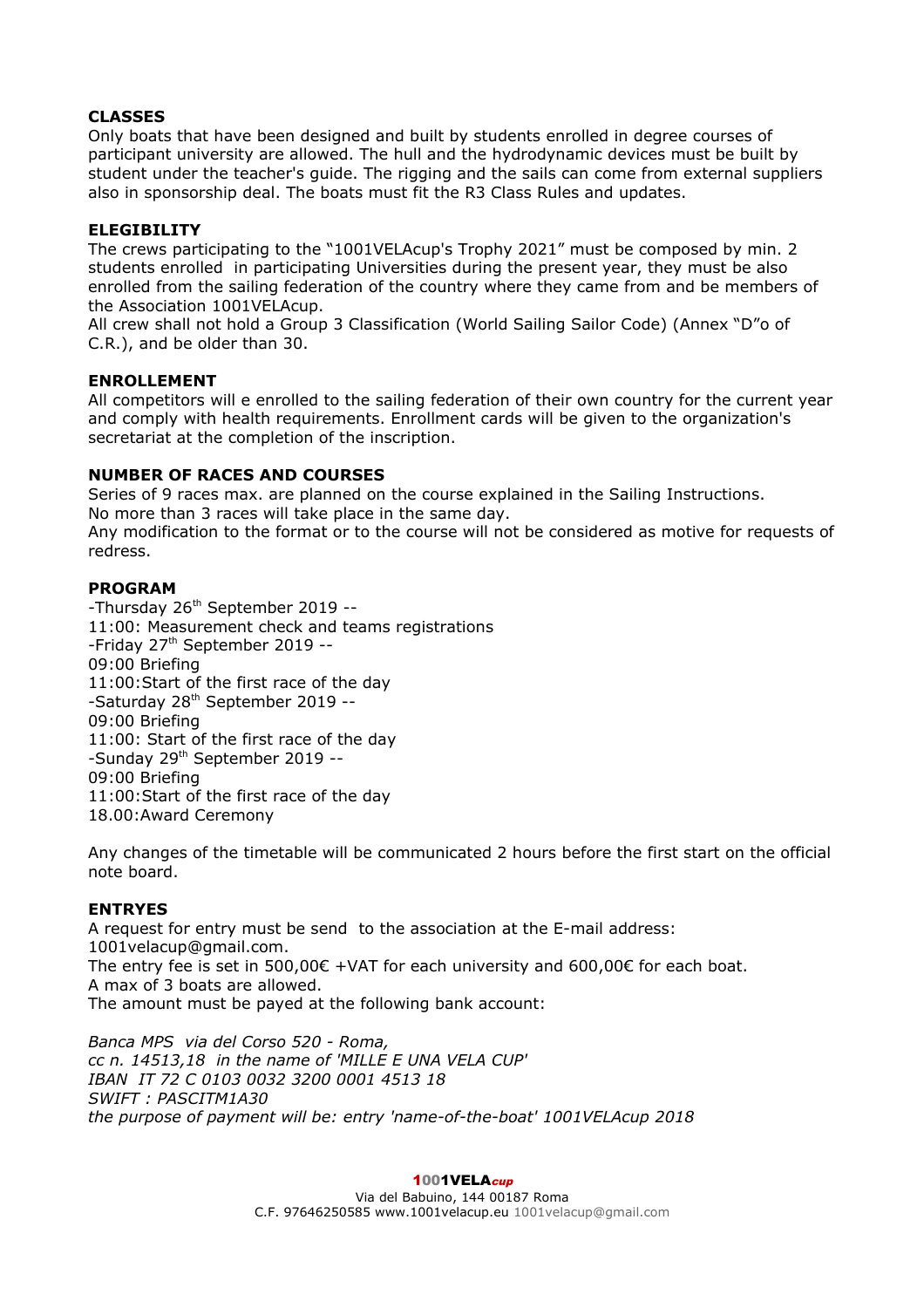Every participant must be member of the association 1001VELAcup. (\*) Note: the deadline has been postponed to the  $15<sup>th</sup>$  July 2019

#### **REGISTRATION**

The final registration will filled with the documents as described in rule 7f) of Class Rules sended by mail to the address [1001velacup@gmail.com](mailto:1001velacup@gmail.com) follow the expiration dates:

The sailing federation cards can be presented to the Regatta's Office within 18:00 of the 23rd September 2019.

## **SAILING INSTRUCTIONS**

The Sailing Instruction will be released after the regular inscription from 10:00 of  $24<sup>th</sup>$ September 2021.

## **ENROLLEMENT AND ASSURANCE**

The crews must be enrolled from the sailing federation of the country where they came from and comply with health requirements.

Each participating boat shall be insured with valid third-party liability insurance. The minimum cover is set to 1.500.000,00€. (rule 67 RRS 2017-20)

## **SCORING**

The adopted scoring system will be the Low Point System, Annex A of RRS.

## **MEASUREMENT AND CHECKS**

Measurement checks will be made, also during the event, by discretion of the Organization and /or the Race Committee and/or by the Control Committee.

Measurement protests must be submitted within two hours of the start of the first race of the series.

Boats, as laid down in R3 Class Rules, must hold a declaration of compliance with the regulation (annex a of Class Rules).

If a boat is damaged a repair or a replacement of the damaged parts is admitted. Then will be verified the conformity to the Class Rules.

During a race it is not allowed to modify or change any part also if damaged.

#### **LETTERS AND SAIL NUMBERS**

Each boat must have on the two sides of the mainsail, on the highest part, the sail number. Sail numbers will be red 40 cm high, font "Arial Black".

If the teams will not demand a sailing number it will be assigned by the Organization Committee. The Organization Committee can ask for the modification of the sailing number. An annex on this Notice shall contain the list of assigned sailing numbers.

#### **SECURITY**

The boat must have a buoyancy of at last 80Lt. as foam and/or expanded material and/or air pockets and/or airlocks that can be inspected. It's not allowed to wear ballasts.

The appendixes, rudder and dagger board, must be tied to the boat.

Life jackets must be wear during the races.

Series can be race within the range established by the Class Rules.

In any case the Race Committee will evaluate and decide, at his own discretion, about the security condition of the race also in that range.

Each university must have a support boat.

#### **ADVERTISING**

The Organization can ask the crews to wear t-shirts and to the boats to fly flags and/or

#### 1001VELAcup

Via del Babuino, 144 00187 Roma C.F. 97646250585 www.1001velacup.eu 1001velacup@gmail.com